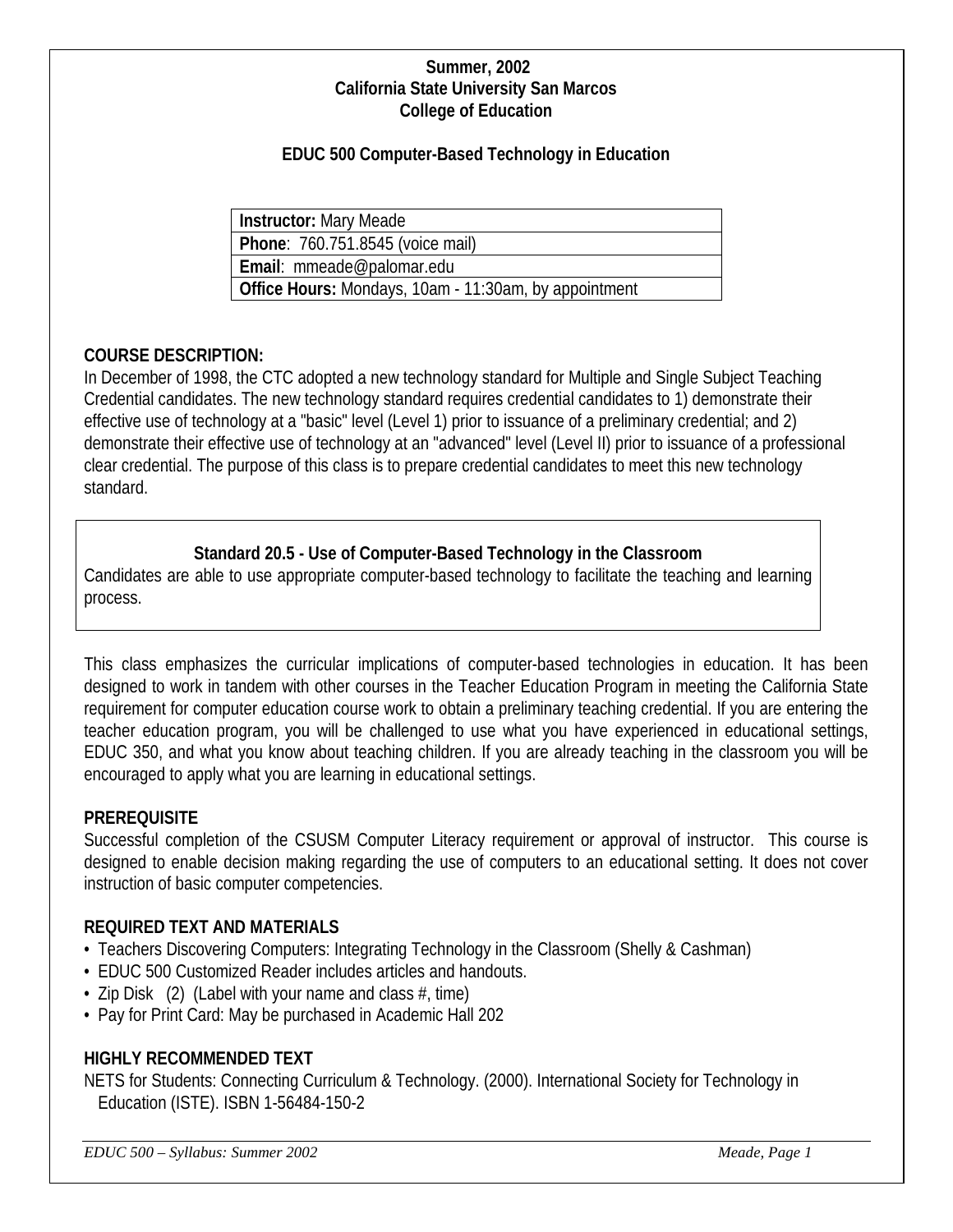### **Optional Resources**

**•** Online at<http://www.blackboard.com/courses/CBT>

#### **COE Mission Statement**

The mission of the College of Education Community is to collaboratively transform public education by preparing thoughtful educators and advancing professional practices. We are committed to the democratic principles of educational equity and social justice for all learners, exemplified through reflective teachers, learning and service. We value diversity, collaboration, professionalism and shared governance.

#### **COURSE OBJECTIVES**:

This class will help you to:

- gain proficiency in the use of computers
- make informed and critically reflective decisions regarding the choice, use and creation of educational technology applications

The following required competencies for all California teachers have been established by legislation. Commencing January 1, 2000, the minimum requirements for the preliminary multiple or single subject credential include demonstration of the ability to do the following:

(1) Identify issues involved in the access to, use of, and control of computer-based technologies, including, but not limited to:

(a) the impact of technology upon the learning process;

(b) the moral, legal, and ethical implications, including copyright infringement;

(c) the economic and social implications of that access, use, and control, including the need to provide equitable access to technology.

(2) Demonstrate, within appropriate subject areas and grade levels, the application and use of computer-based technology as a tool to enhance the development of problem solving skills, critical thinking skills, or creative processes through course-based projects and demonstration lessons. Demonstrate knowledge of basic operations, terminology, and capabilities of computer-based technology and the use of computer hardware, software, and system components.

(3) Appropriate to the subject area and grade level, demonstrate a basic understanding of and ability to use representative programs from each of the following categories:

(a) computer applications and electronic tools, such as word processing, data bases, graphics, spreadsheets, telecommunications (including email), portfolio management, page-layout, networking, reference, and authoring software;

(b) technology-based activities, such as simulations, demonstrations, tutorials, drill and practice, and interactive software;

(c) utility programs for classroom administration, such as those for record keeping, gradebook, lesson planning, generating instructional materials, and managing instruction.

(4) Demonstrate the application and use of computer-based technologies as tools to enable the development of problem-solving skills, critical thinking skills, and creative processes. Examples of such skills and processes are: gathering and analyzing data, generating and testing hypotheses, classifying, comparing and contrasting, inferring, evaluating and composing and designing.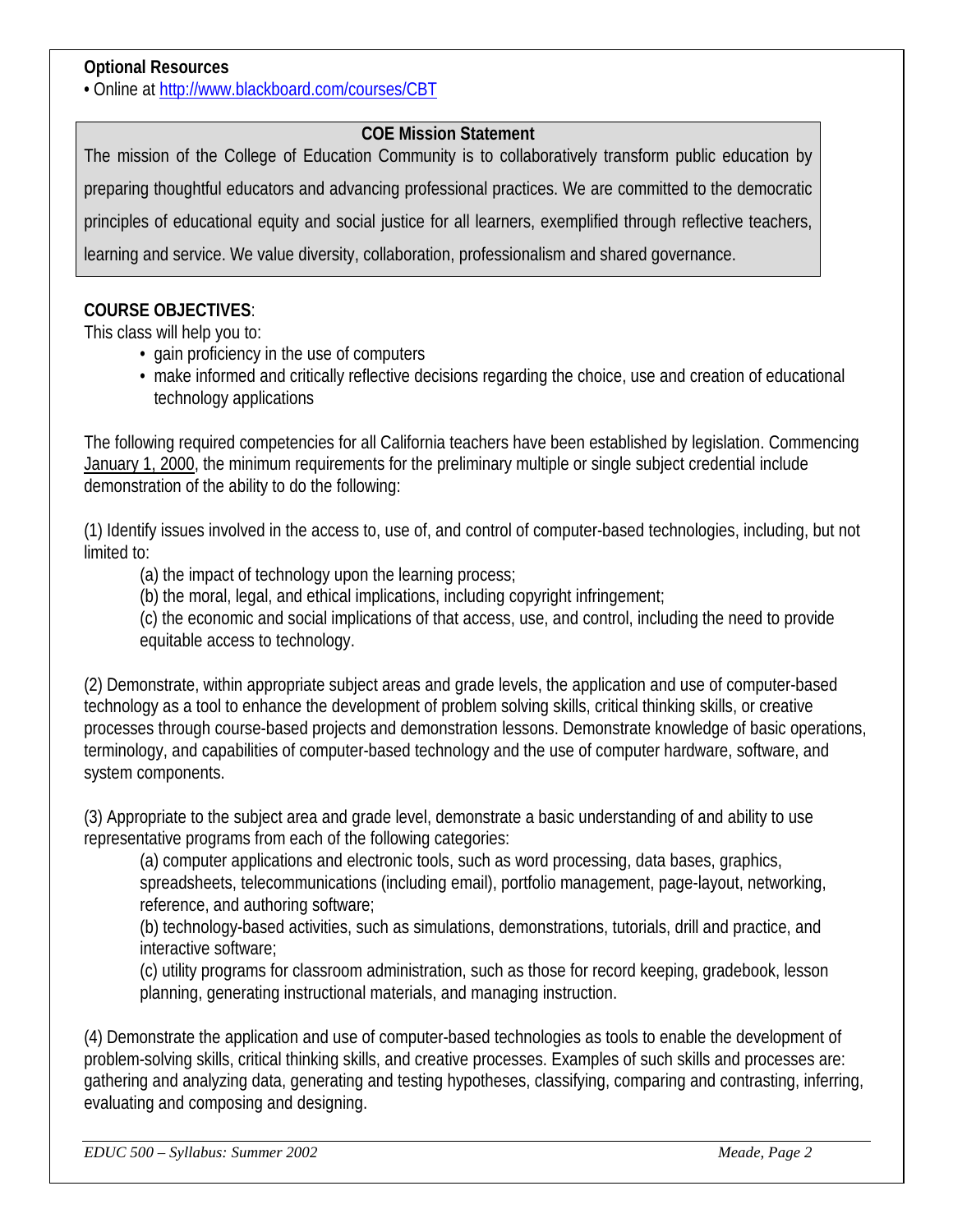## **ADMINISTRATIVE REQUIREMENTS OF STUDENTS**

This class will utilize distributed learning instructional strategies. Students must keep up with class assignments from week to week and will complete the lab assignments in both on-campus or off-campus locations. Plan to spend up to seven hours out of class each week to complete required readings, complete or expand lab assignments and to gain familiarity with educational technology applications.

Students are required to keep a copy of all work and are expected to submit examples of best practice for their portfolio evaluation. All proof of work accomplished is the responsibility of the student. Summer semester students are advised to construct a notebook style portfolio of the work done over the semester to serve as a professional portfolio and sampling of technology accomplishments.

Please be sure to read and understand the CSUSM policy on plagiarism and cheating as it will be strictly enforced. Academic dishonesty including plagiarism or copyright infringement will be reported to the University and will result in a course grade of F.

### **Attendance Policy**

Due to the dynamic and interactive nature of this course, all students are expected to attend specifically designated classes and communicate regularly with email study groups and instructor to participate in distributed learning activities. Attendance for EDUC500 is measured by the degree of active participation both online and in class, the quality of lab work assignments, and the degree of investment as evidenced by positive interaction with professor and peers. Should the student have extenuating circumstances, s/he should contact the instructor as soon as possible.

## **GRADING PROCEDURES AND ASSIGNMENTS:**

California State University San Marcos has adopted an all-university writing requirement. In each course, students are required to write at least 2500 words in essays, exercises, papers and examinations. Keep a copy of each submitted assignment for back-up and possible inclusion into your portfolio.

#### • **Lab & Writing Assignments = (60%**)

Lab Assignments will reflect work done at the computers in class or on your own time. All assignments should be printed out free of spelling and/or grammar mistakes. Writing Assignments will enable you to reflect on various aspects of software and Internet application integration in your classroom curriculum.

#### • **Final Exam: = (20%)**

The final exam will cover all material from the textbook based on your weekly study guide.

#### **• Class Investment (20%)**

Your investment in this class is demonstrated through regular class attendance and participation, through active, constructive and creative contributions - both online and in class. Your experience, teaching and computer expertise, will benefit everyone and provide a valuable resource for the class. Dependability and promptness are expected. Unexcused absences will be penalized. Late assignments will receive 10% reduced points per week. If you find you cannot be in class, please make sure another class member delivers your assignment.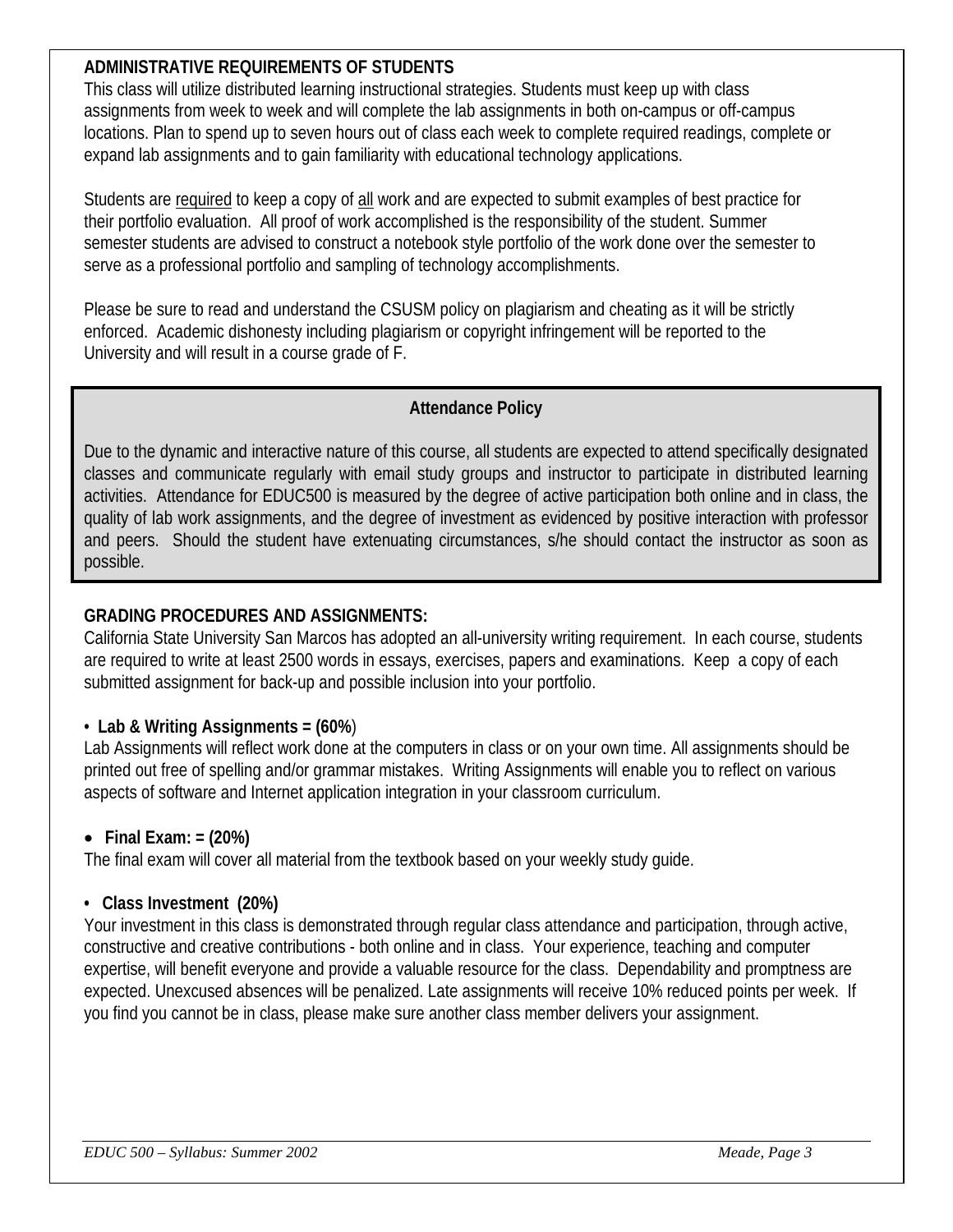Grading is calculated on the standard of

| $94 - 100 = A$  | $80 - 83 = B$   | $70 - 73 = C$  |  |
|-----------------|-----------------|----------------|--|
| $90 - 93 = A$   | $77 - 79 = C +$ | $60 - 69 = D$  |  |
| $87 - 89 = B +$ | $74 - 76 = C$   | below $60 = F$ |  |
| $84 - 86 = B$   |                 |                |  |

You must maintain a B average in your teacher education courses.

### **Statement of CLAD Emphasis**

In 1992, the College of Education voted to infuse Cross-cultural, Language and Academic Development (CLAD) competencies across the curriculum. The CLAD competencies are attached to this syllabus and the competencies covered are highlighted.

#### **Definitions**

The following definitions are applied from SEC. 2. Section 44259.3 in the Education Code:

(1) "Educational technology" means the use of computer-based technology in instruction.

(2) "Computer-based technology" means technologies based on the computer, such as telecommunications, interactive video, and compact disks.

(3) "System components" means hardware and includes, but is not limited to, printers, monitors, modems, disk drives, scanners, video capture devices, video projection devices, compact disk-read only memory (CD-ROM), and other peripherals that work together in a system.

(4) "Telecommunications" means the use of computers, modems, and telephone lines to move voice, video information, and data over distances.

(5) "Networking" means terminals or computers, or both, linked for the purpose of moving information and data over distances.

(6) "Course-based project" means an end of course or challenge requirement for the purpose of demonstrating technology competency, especially computer centered subject area expertise.

(7) "Authoring software" means text, graphics, photos, pictures, video, and sound are typically sewn together into a project using authoring software. These software tools are designed to manage multimedia elements and provide user interaction.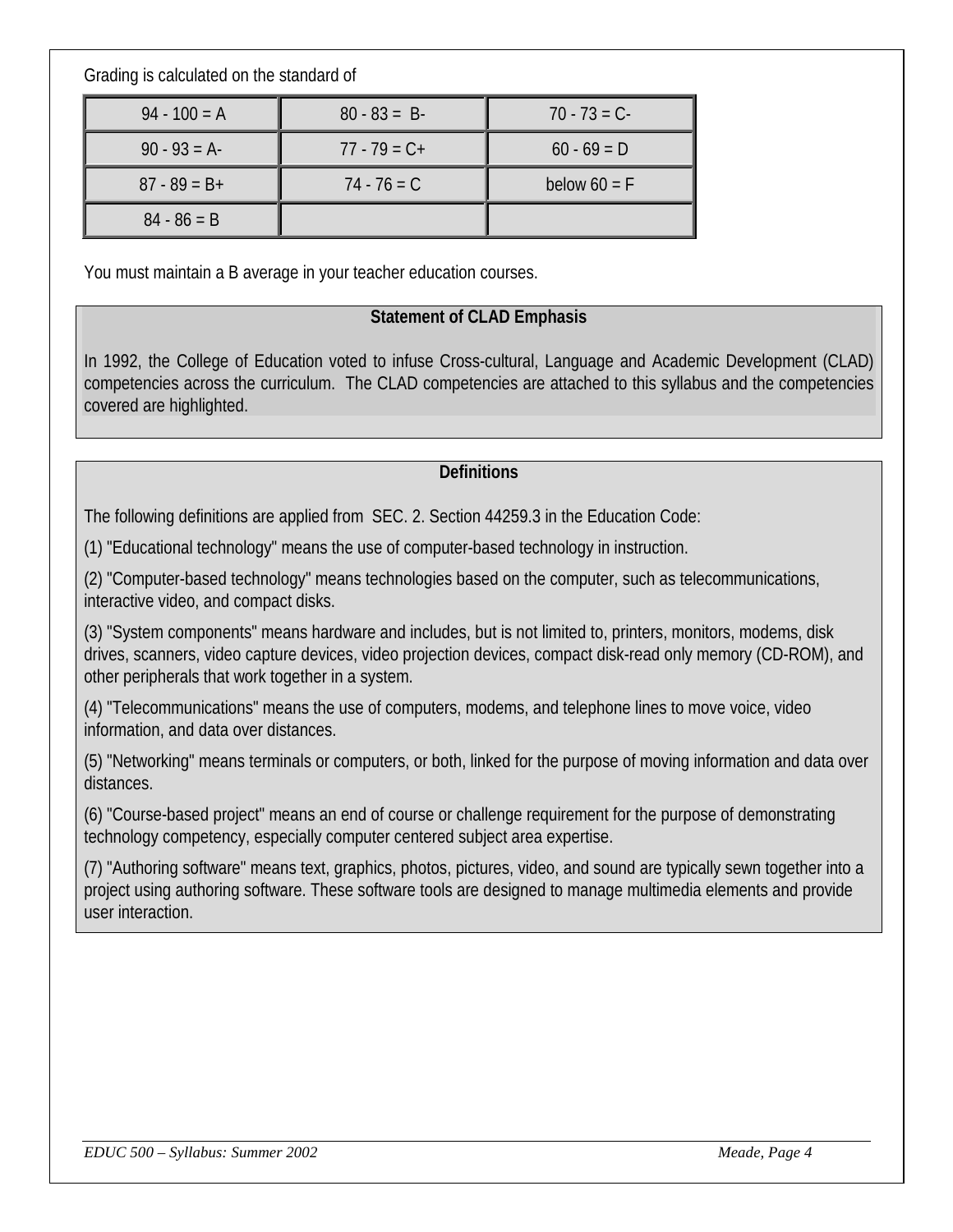|                                                  |                                                     | Monday                                                                                                                                                                                                                                                                                               | Wednesday                                                                                                                                                                                                            | Thursday<br>(Assignments due are numbered below)                                                                                                           |  |  |
|--------------------------------------------------|-----------------------------------------------------|------------------------------------------------------------------------------------------------------------------------------------------------------------------------------------------------------------------------------------------------------------------------------------------------------|----------------------------------------------------------------------------------------------------------------------------------------------------------------------------------------------------------------------|------------------------------------------------------------------------------------------------------------------------------------------------------------|--|--|
| Week One<br>June 16                              | Chapter One<br>Computers in Ed                      | Syllabus and class schedule review<br>California Teaching Standards:<br><http: www.score.k12.ca.us=""></http:><br><b>Technology Standards</b><br><http: www.iste.org=""><br/><b>Email Accounts</b></http:>                                                                                           | LAB: Internet Searches "Seven<br>Steps" worksheet<br>http://edweb.sdsu.edu/webquest/se<br>arching/sevensteps.html<br>Web Basics<br><http: itdc.sbcss.k12.ca.us="" staffdev<br="">/trainingbookmarks.html&gt;</http:> | Discuss Chapter exercises<br><b>Email Confirmation</b><br>1.<br>2.<br>Chapter 1 scantron<br>$\overline{3}$ .<br>Discuss Article Review #1                  |  |  |
| Week Two<br>June <sub>23</sub>                   | Chapter Two<br>Internet/WWW                         | Inspiration<br>Web Design with MS Word                                                                                                                                                                                                                                                               | Web Design, Continued                                                                                                                                                                                                | Web Design, Continued<br>Discuss Article Review #2<br>4.<br>5.<br>Chapter 2 scantron                                                                       |  |  |
| June 30                                          | <b>Week</b> Three<br>Chapter Three<br>Software App. | <b>MS Excel</b>                                                                                                                                                                                                                                                                                      | LAB: PowerPoint                                                                                                                                                                                                      | Chapter 3 (due Monday)<br>6.<br>Excel Exercise (Due Monday)<br>7.<br>Discuss Article Review #3 (Due<br>8.<br>week 5, Thursday)<br>CLOSED - HOLIDAY WEEKEND |  |  |
| <b>Week Four</b><br>July 1                       | Chapter Four<br>Hardware App.                       | LAB: MS Access or Claris Works<br>Database<br><http: cep="" clt="" ncsu="" wo<br="" www2.ncsu.edu="">rkshops/database.html&gt;<br/><http: www.cs.ndsu.nodak.edu="" ~ppete<br="">rse/cwdb.html&gt;<br/><http: www.50states.com=""></http:></http:></http:>                                            | LAB: Microsoft Drawing Tools,<br>Word Art<br>Filamentality<br><http: fil<br="" wired="" www.kn.pacbell.com="">/guide_beginners.html&gt;</http:>                                                                      | Open Lab<br>9.<br><b>DUE: Database Exercise</b><br>10. Chapter 4 scantron<br>Discuss Article Review #4<br>11.<br>12. PowerPoint Exercise                   |  |  |
| <b>Week Five</b><br>July 14<br>Multimedia        | Mary Meade<br><b>Chapter Five</b>                   | LAB: Online Resources,<br><b>WebQuests</b><br><http: projec<br="" projects.edtech.sandi.net=""><math>ts</math></http:>                                                                                                                                                                               | CyberGuides<br>Project Based Learning<br><http: projectba<br="" www.4teachers.org="">sed/checklist.shtml &gt;</http:>                                                                                                | 13. Filamentality Exercise<br>14. Chapter 5 scantron<br>Open Lab                                                                                           |  |  |
| <b>Week Six</b><br>July 21<br><b>Chapter Six</b> | Tech Integration                                    | WebClinic<br><http: clini<br="" clinic="" ilast="" www.csusm.edu="">c.html&gt;<br/>Rubrics: online examples<br/><http: school.discovery.com="" schrockg<br="">uide/assess.html&gt;</http:></http:>                                                                                                   | Ethics & Copyright:<br>http://www.csusm.edu/ilast/agendas<br>/copyright.html<br>http://www.nytimes.com/library/tech/<br>98/08/cyber/education/12education.<br>html                                                   | 15. Web Quest Exercise<br>16. Chapter 6 scantron<br>Open Lab                                                                                               |  |  |
| July 28                                          | <b>Week Seven</b><br>Chapter Seven                  | Quia http://www.quia.com<br>SchrockWeb Site Evaluation:<br><http: school.discovery.com="" schrockg<br="">uide/chaff.html &gt;,<br/><http: credibility="" ind<br="" lrs.ed.uiuc.edu="" wp="">ex.html&gt;<br/><http: school.discovery.com="" schrockg<br="">uide/eval.html&gt;</http:></http:></http:> | <b>ListServs and NewsGroups</b><br>http://www.dejanews.com<br>http://www.listz.com                                                                                                                                   | 17. Schrock Evaluations<br>18. ListServ Exercise<br>19. Chapter 7 scantron<br>Open Lab                                                                     |  |  |
| Week Eight<br>August 4<br>Copyright              | Chapter Eight                                       | <b>OPEN LAB</b>                                                                                                                                                                                                                                                                                      | <b>Project Demonstrations</b>                                                                                                                                                                                        | 20. Chapter 8 scantron<br>21. Web Site Project<br>22. Software Evaluation Forms<br>23. Final Exam                                                          |  |  |
|                                                  |                                                     |                                                                                                                                                                                                                                                                                                      |                                                                                                                                                                                                                      |                                                                                                                                                            |  |  |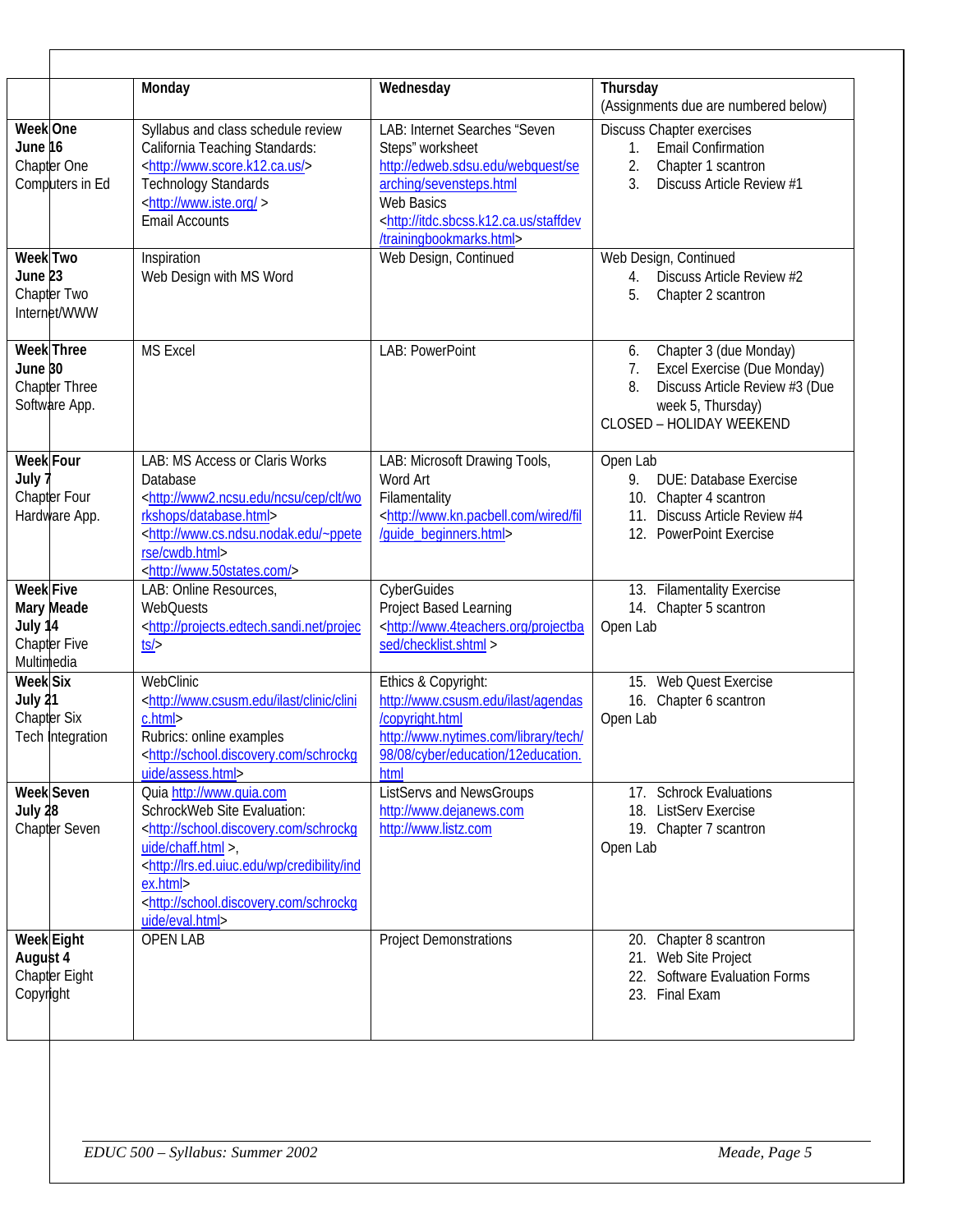**DUE on THURSDAYS:**

### **1. DUE: Email Confirmation**

Let your classmates know who you are. Get an email from one of your classmates and email them and me an introduction note.

## **2. DUE: Chapter 1 Scantron :**

Complete the 25 question handout for Chapter One. Put your answers on a 50 question per side scantron. These will become your study guides for the Final Exam.

## **3. DUE: Article Review #1**

Find online a journal article specifically related to educational technology; use the list of online publications on our class webstite or search for one of your own. Write (type) a brief summary (one paragraph) of the article, as well as an opinion statement (one paragraph) about it and how you might (or might not) use this information in your own classroom. Use the standard APA citation method to cite your article at the bottom; make sure your name and class time is also on the bottom of the page. Be prepared to share your review with the rest of the class on Fridays.

- **4. DUE: Article Review #2**
- **5. DUE: Chapter 2 Scantron**
- **6. DUE: Chapter 3 Scantron**
- **7. DUE: Excel Exercise**

Use any spreadsheet program you have available, e.g., Excel, Works, Corel...

Place the following elements in your worksheet:

Cell A1: Name

Cell A2: Grade Level

Cell A3: Content Area

Cell A4: CA Content Standard (Just put in the Number.)

Include a description of your spreadsheet to clarify it's use.

Begin your simple Spreadsheet in Column B, Row 5. Make sure it contains the following components: Labels (minimum of 4, e.g.Monday, Tuesday, Wednesday, Thursday,...; a Title would also be nice) Values (minimum of 5 values for each label, see below) Formulae (minimum 1, =A1+B1\*C1 Function (minimum 1, average, sum)

 $A1 - A4$ : Mary Meade Grade: HS Standard:.....

B5 - H8: Car Sales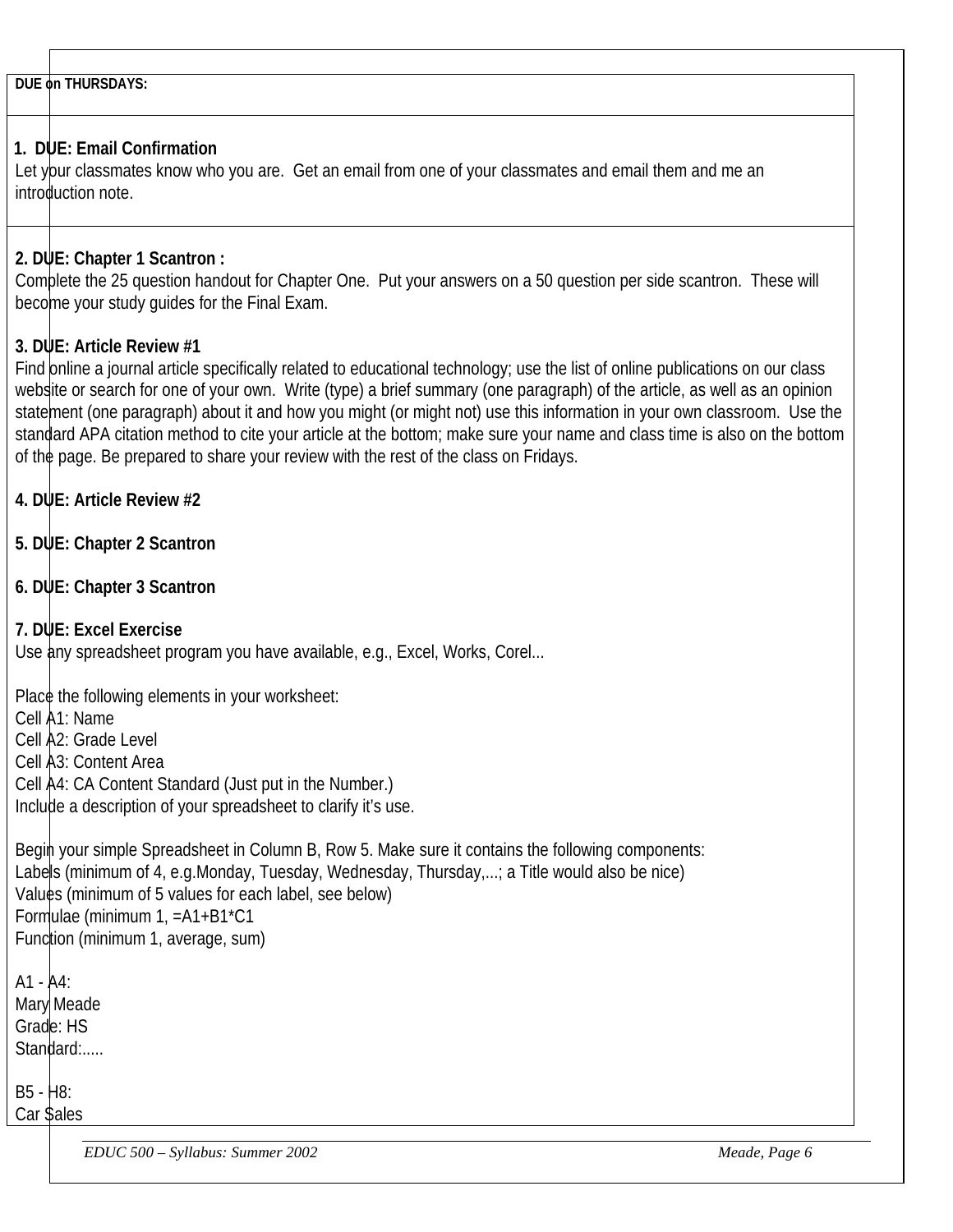Name Monday Tuesday Wednesday Thursday Friday Total Values..............................................Formula Values..............................................Formula Values..............................................Formula Values..............................................Function

From this spreadsheet create a quick and simple chart. Print out the chart and spreadsheet to be turned in on Friday.

## **8. DUE: Article Review #3**

## **9. DUE: Database Exercise**

Create a database that includes the following fields from 5 states of your choosing (use the 50 states resource: <http://www.50states.com/>)

- 1. Area (sq. mi.)
- 2. Land (sq. mi.)
- 3. Water (sq.mi.)
- 4. Coastline (mi)
- 5. Highest point (feet)
- 6. Lowest point (feet)

Print 2 reports with different fields sorted and a header specifying your name and which field is sorted in each report.

## **10. DUE: Chapter 4 Scantron**

## **11. DUE: Article Review #4**

See details above, Article Review #1

## **12. DUE: PowerPoint Exercise**

Create a minimum of 5 PowerPoint slides based on the CA Teaching Standards for your curriculum area. [<http://www.score.k12.ca.us/>](http://www.score.k12.ca.us/). Include graphics, animation and slide transitions with sound.

## **13. DUE: Filamentality**

Handout: [<http://www.csusm.edu/ilast/agendas/fil.html>](http://www.csusm.edu/ilast/agendas/fil.html) SITE: [<http://www.kn.pacbell.com/wired/fil/ >](http://www.kn.pacbell.com/wired/fil/%3e)

Create a Filamentality Page: Sign in: \_\_\_\_\_\_\_\_\_\_\_\_\_\_\_\_\_\_

Add required components listed below. Password:

Filamentality WebPage Address: \_\_\_\_\_\_\_\_\_\_\_\_\_\_\_\_\_\_\_\_\_\_\_\_\_\_\_\_\_\_\_\_\_\_\_\_\_\_\_\_\_\_\_\_\_\_\_\_\_\_\_\_\_\_\_\_\_\_\_\_\_\_

**BEFORE CLASS:** In preparation for the Filimentality exercise... Go to the filamentality site and start to look over the introduction to filamentality information: [<http://www.kn.pacbell.com/wired/fil/index.html#intro>](http://www.kn.pacbell.com/wired/fil/index.html#intro)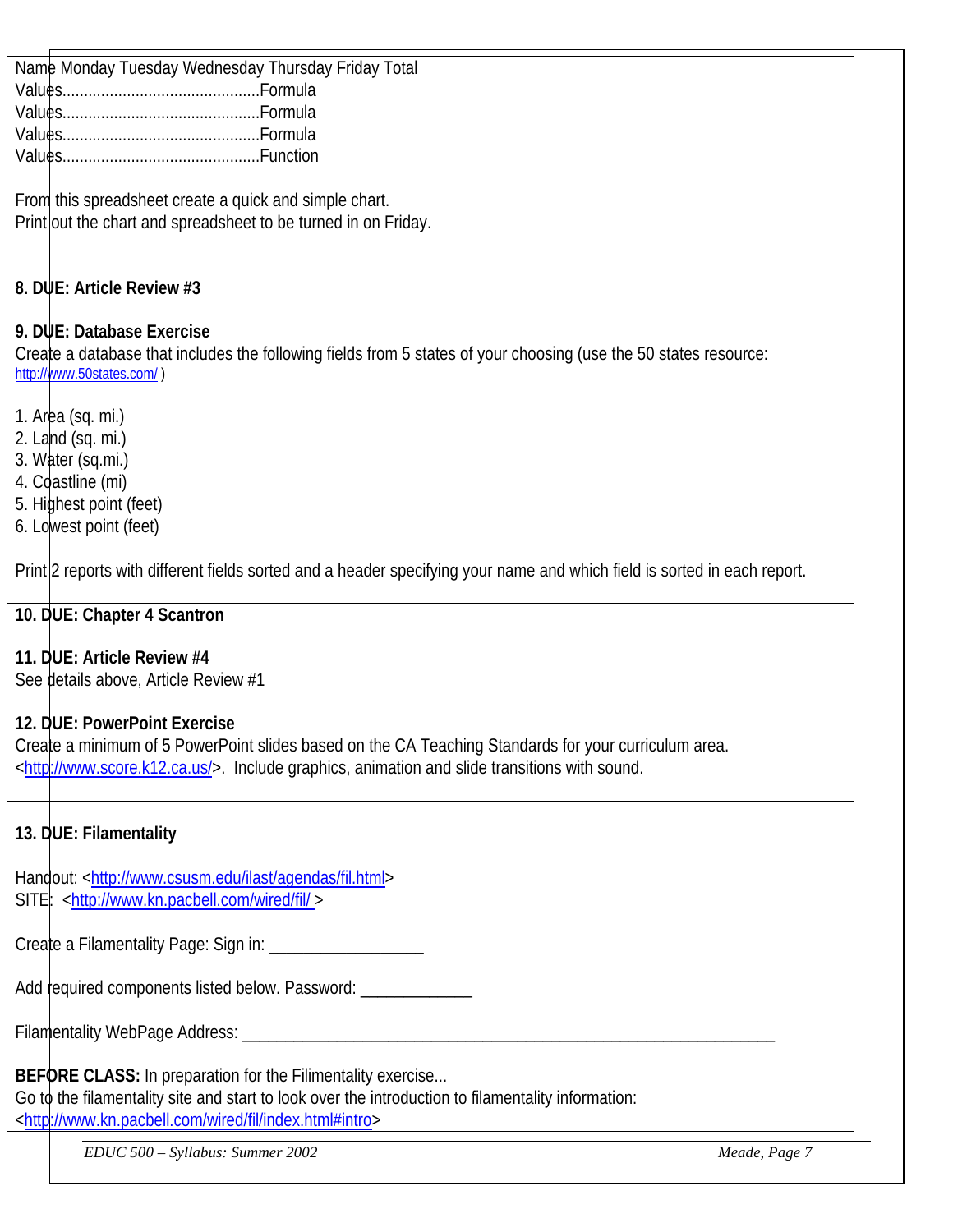Then, on the same page, click on "Search The Registry" to see the kinds of filamentalities other teachers have already created in your grade level and content area.

To be prepared to work on your own filamentality please bring to our class a list of a minimum of six websites you like, complete with the url, as well as a brief (one to two sentences) description of each site. You can email the info to yourself or post it in the student dropbox for copying in class.

Requirements:

- … Revise introduction including a description and summary of activity for students and standard listed.
- ... spelling and grammar have been proof read and edited
- … At least 6 links related to the theme
- ... At least 2 categories or groups of links
- ... Each link has a summary of link resource and may include a question.
- … links are all working.

Deliverable: A Print-out of your Filamentality Site as viewed from your browser as a visitor to your link.

## **14. DUE: Chapter 5 Scantron**

See details above, Article Review #1

# **15. Web Quest Exercise**

# **16. Chapter 6 Scantron**

# **17. DUE: Schrock Evaluations**

Step<sup>1:</sup>

Review the below links to learn about how to evaluate websites.

[<http://school.discovery.com/schrockguide/chaff.html>](http://school.discovery.com/schrockguide/chaff.html)

[<http://lrs.ed.uiuc.edu/wp/credibility/index.html>](http://lrs.ed.uiuc.edu/wp/credibility/index.html)

[<http://school.discovery.com/schrockguide/eval.html>](http://school.discovery.com/schrockguide/eval.html)

(If the link won't work from your computer you may simply copy and paste these addresses into your location bar).

Step 2: Print three copies of the Kathy Schrock evaluation form that applies to your preferred grade level. The form may be found at: [<http://school.discovery.com/schrockguide/eval.html>](http://school.discovery.com/schrockguide/eval.html)

There are two choices of links for each grade level – the first is a web page format and the other is the pdf format that requires the Adobe Acrobat Reader add-in. Don't use this one - It just makes the page look prettier.

Step 3: Search on Altavista [<http://www.altavista.com>](http://www.altavista.com/) for either "cyberguide" or "webquest" to find hundreds of online lessons to choose from.

Step 4: Pick three sites to evaluate with your forms. Complete the form in pen/pencil and turn these in when we next see each other.

## **18. ListServ Exercise**

## **19. Chapter 7 Scantron**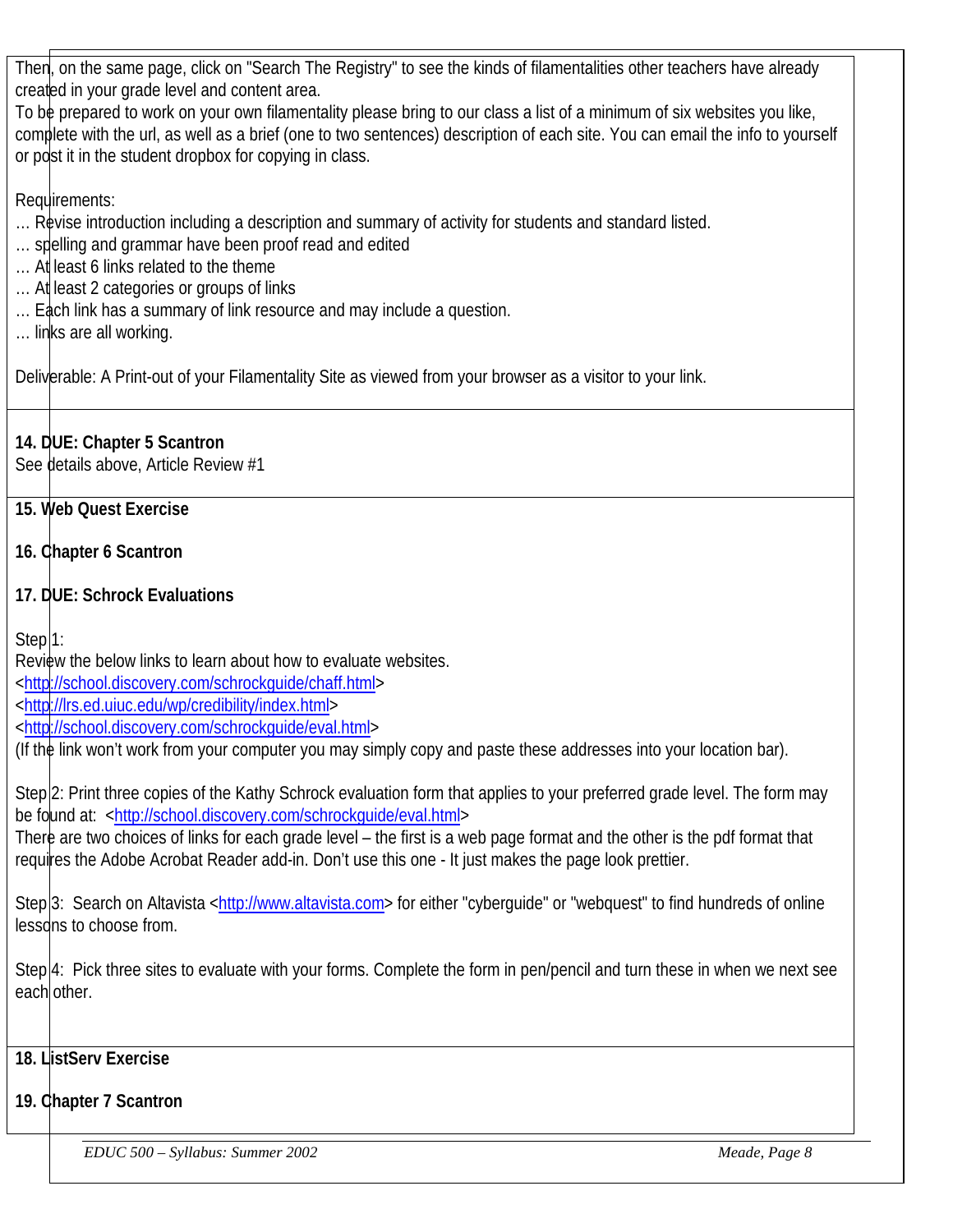## **20. Chapter 8 scantron**

## **21. DUE: MS Word WebSite Project**

Deliverable: Print out three separate web pages containing the following:

A link on each page to the other two pages;

A list of at least three other links from the Internet on one page;

A table of any kind, for any purpose;

A minimum of one graphic on any page;

Contact information, including your name and a working email link, on the first page;

Two or more different font sizes and font families;

The Standard your web site will supplement on the bottom of your first page (in a smaller font); feel free to use the Natidnal Technology Teacher Standards if that is more appropriate.

### **22. Software Evaluation Forms**

Print five copies of the form from our class website. Make an appointment sometime during the semester to visit any local schobl district or the County Office of Education technology center to preview and evaluate five K-12 software packages. Complete with pen/pencil one form for each package.

### **23. Final Exam**

Test on Textbook (Multiple Choice on the readings of all the chapters in the textbook – bring a 50 question per side Scantron).